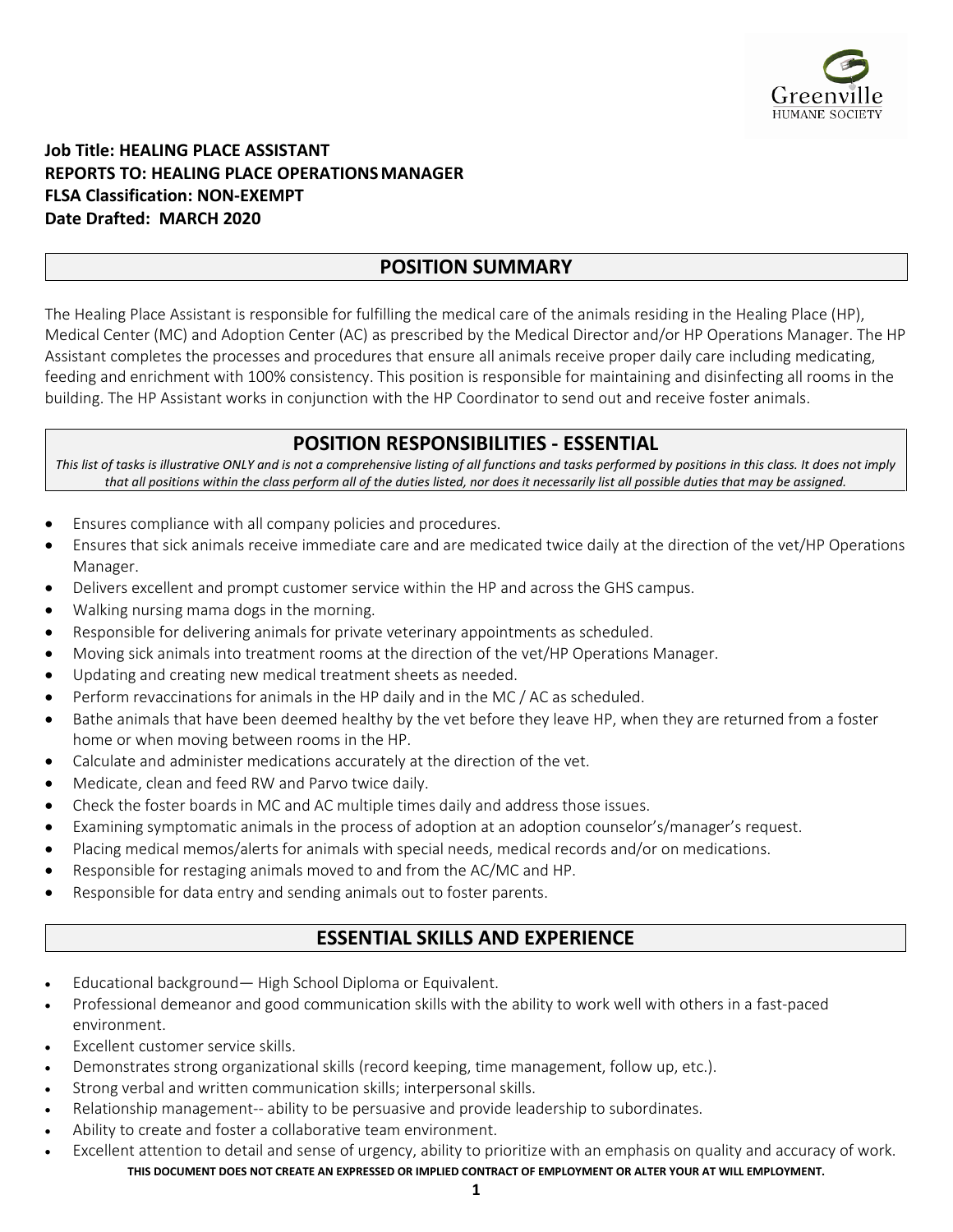

- Strong analytical, strategic problem solving and reasoning ability.
- Ability to take direction, follow instructions accurately and accept constructive criticism.

#### **BENEFICIAL SKILLS AND EXPERIENCE**

- Animal medical knowledge.
- Experience with PetPoint, Volgistics and Microsoft Office Suite.

## **REPORTING RELATIONSHIPS**

This position reports to the Healing Place Operations Manager.

#### **KEY MEASURES**

- Overall health of animals.
- Facility cleanliness.
- Teamwork.
- Time Management.
- Decision Making.
- Efficiency/Organization.

| <b>ORGANIZATIONAL COMPETENCIES</b>             |                                                                                                                                                                                                                                                                                           |  |  |  |
|------------------------------------------------|-------------------------------------------------------------------------------------------------------------------------------------------------------------------------------------------------------------------------------------------------------------------------------------------|--|--|--|
| <b>Transparency</b><br>and Integrity           | Behaves consistently across situations and ensures that words and actions are aligned. Admits mistakes<br>and accepts responsibility.                                                                                                                                                     |  |  |  |
| Decision-<br><b>Making</b>                     | Seeks to discover the root causes of problems, rather than addressing symptoms. Avoids over or under<br>analyzing problems/issues. Makes decisions by weighing multiple factors, some of which may not fully<br>defined. Considers the risks and consequences of action and/or decisions. |  |  |  |
| <b>Teamwork</b><br>and<br><b>Collaboration</b> | Builds and maintains routine business relationships with peers and others inside and outside of the<br>organization. Adds value to the team environment and interacts with a positive attitude.                                                                                           |  |  |  |
| Innovation                                     | Respectfully challenges the status quo by analyzing the strengths and weaknesses of current approaches.<br>Modifies and adapts current methods and approaches to better meet needs.                                                                                                       |  |  |  |

| <b>MENTAL &amp; PHYSICAL DEMANDS- ADA GUIDELINES</b> |            |            |              |     |  |  |  |  |
|------------------------------------------------------|------------|------------|--------------|-----|--|--|--|--|
| <b>Physical Demands</b>                              |            |            |              |     |  |  |  |  |
| Stand                                                | Constantly | Frequently | Occasionally | N/A |  |  |  |  |
| Walk                                                 | Constantly | Frequently | Occasionally | N/A |  |  |  |  |
| Sit                                                  | Constantly | Frequently | Occasionally | N/A |  |  |  |  |
| Handling / Fingering                                 | Constantly | Frequently | Occasionally | N/A |  |  |  |  |
| <b>Reach Outward</b>                                 | Constantly | Frequently | Occasionally | N/A |  |  |  |  |
| Reach Above Shoulder                                 | Constantly | Frequently | Occasionally | N/A |  |  |  |  |

**THIS DOCUMENT DOES NOT CREATE AN EXPRESSED OR IMPLIED CONTRACT OF EMPLOYMENT OR ALTER YOUR AT WILL EMPLOYMENT.**